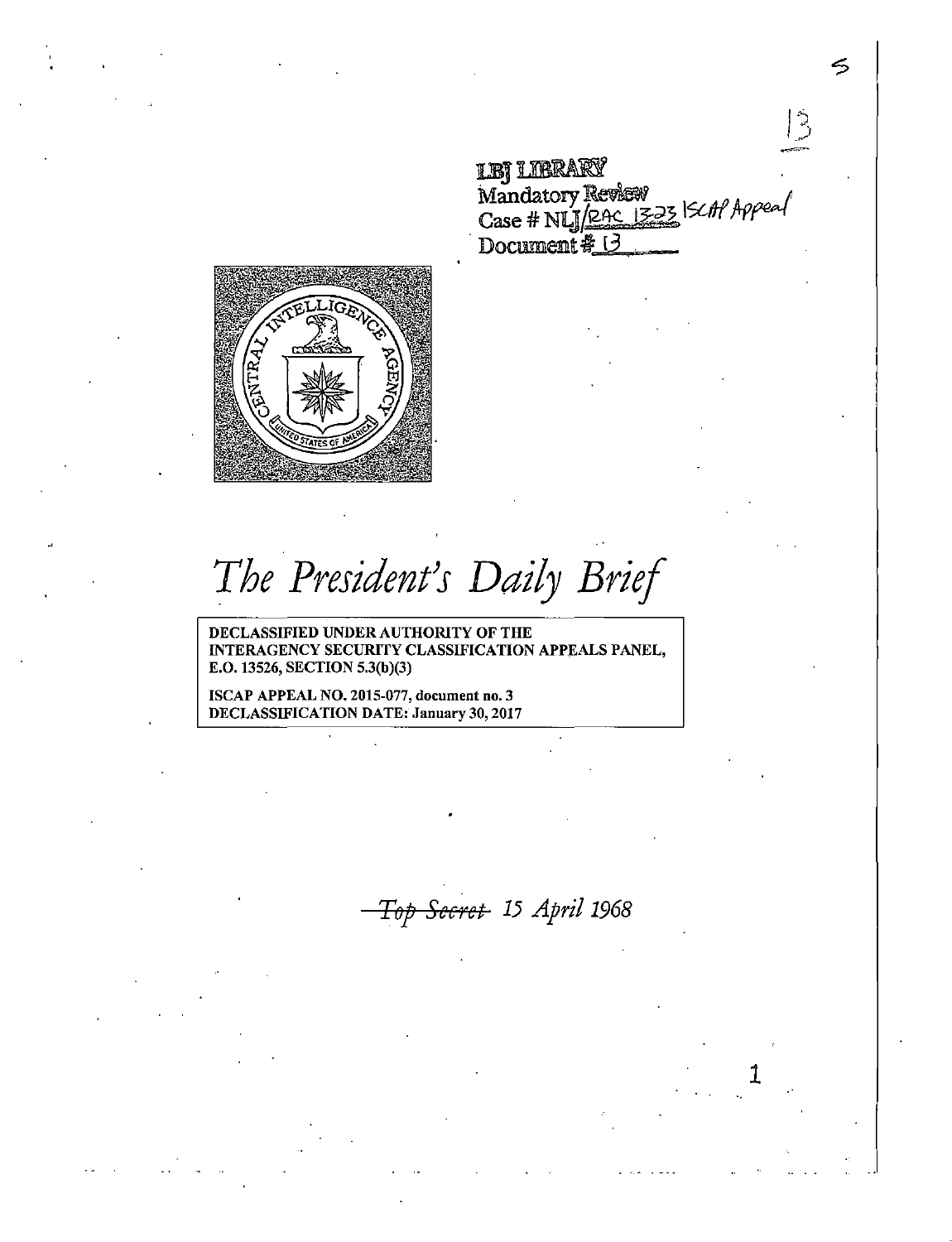DAILY BRIEF 15 APRIL 1968

1. Vietnam There are further indications that .Thieu is getting ready to dump Prime Minister Loe and replace him with Tran Van Huong. Huong is a widely respected southerner and a former presidential candidate.

 $\boxed{50X1, E.O.13526}$  Thieu recently sent his brother to tell Huong he is being considered for the post and would soon be approached directly by Thieu. Huong accepted in principle, but he wants to talk with Thieu before making a definite commitment.

> The relative lull in fighting continues. Communist main-force units are avoiding engagements and appear to be concentrating on resupply, redeployment, and reorganization.

\* \* ·\*

2. west Germany

Police in large West German cities are braced for trouble this morning as radicals try to convert annual student peace marches into riots. There are some signs, however, that student enthusiasm is flagging.

West Berlin Communists are openly egging on the students in that city, and the East Germans have announced that West German officials will not be· allowed to transit East Germany en route to Berlin. This·ban is not likely to have much effect as most such officials fly.

TOP SECRET 50X1, E.O.13526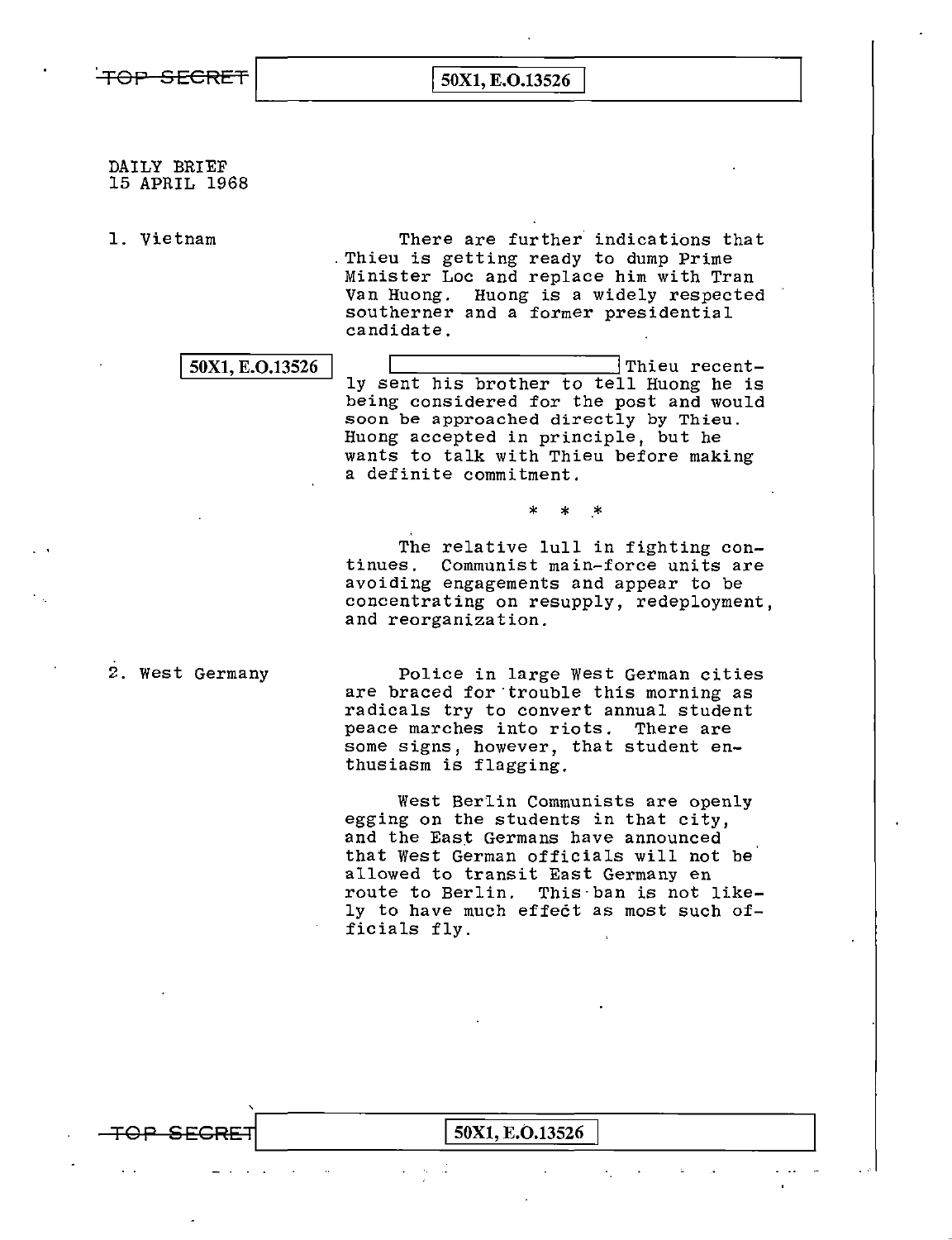| TOP SECRET                         | 50X1, E.O.13526                                                                                                                                                                                                                                                                                                                                                                                                      |
|------------------------------------|----------------------------------------------------------------------------------------------------------------------------------------------------------------------------------------------------------------------------------------------------------------------------------------------------------------------------------------------------------------------------------------------------------------------|
| 3. Korea                           | North Korean raiders may stage<br>more ambushes over the next few days<br>in hopes of providing discordant back-<br>ground noise for the Honolulu meeting.<br>Two American and two South Korean sol-<br>diers were killed yesterday when am-<br>bushed near Panmunjom.                                                                                                                                               |
| 4. Gold Market                     | CIA has just completed a study of<br>Communist transactions on Western gold<br>markets between the pound's devaluation<br>in November and the temporary closing<br>of the London market in March. While<br>Communist countries bought at least<br>\$200 million in bullion, this repre-<br>sents only seven percent of total trans-<br>actions.                                                                      |
|                                    | Major Communist purchasers were<br>East Germany, Czechoslovakia, and China.<br>Motivation appears to be the same as<br>for other buyers--flight from the pound<br>and expectation of a rise in price.<br>The Soviets did not enter the markets<br>either to buy or sell.                                                                                                                                             |
| 5. Soviet Union<br>50X1, E.O.13526 | Yesterday the Soviets put their<br>sixth Soyuz-type space capsule into<br>earth orbit. All have been unmanned<br>except for the ill-fated flight of<br>Komarov in Soyuz 1. If the present<br>flight is successful, a manned flight<br>could occur within the next few weeks<br>the Tyuratam<br>rangehead began activity which may in-<br>volve the launch of another vehicle and<br>a try at docking with the Soyuz. |
|                                    | $\ast$<br>*<br>*<br>Luna 14, now orbiting the moon,<br>may be having trouble with some of the<br>missions it was programmed to do.<br>One<br>of its jobs was to test voice communi-<br>cations.<br>50X1, E.O.13526                                                                                                                                                                                                   |
| <del>TOP SECRE</del>               | 50X1, E.O.13526                                                                                                                                                                                                                                                                                                                                                                                                      |

 $\pmb{\cdot}$ 

 $\mathbf{r}$ 

 $\bar{z}$ 

 $\Delta$